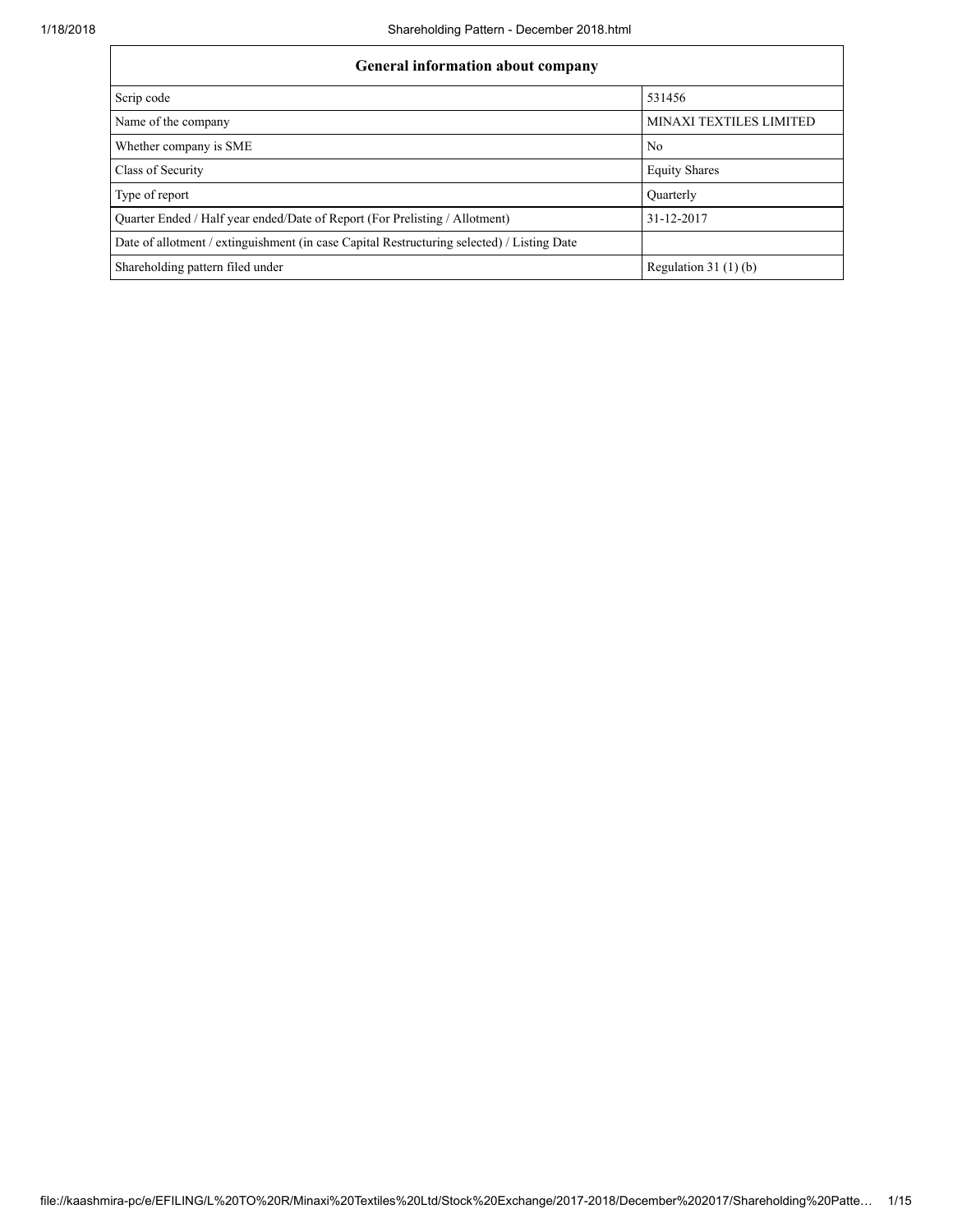## 1/18/2018 Shareholding Pattern - December 2018.html

| Sr. No.        | Particular                                                                             | Yes/No         |
|----------------|----------------------------------------------------------------------------------------|----------------|
|                | Whether the Listed Entity has issued any partly paid up shares?                        | No.            |
| $\overline{2}$ | Whether the Listed Entity has issued any Convertible Securities?                       | No             |
| $\overline{3}$ | Whether the Listed Entity has issued any Warrants?                                     | N <sub>0</sub> |
| $\overline{4}$ | Whether the Listed Entity has any shares against which depository receipts are issued? | No             |
| $\overline{5}$ | Whether the Listed Entity has any shares in locked-in?                                 | N <sub>0</sub> |
| 6              | Whether any shares held by promoters are pledge or otherwise encumbered?               | N <sub>0</sub> |
| 7              | Whether company has equity shares with differential voting rights?                     | No             |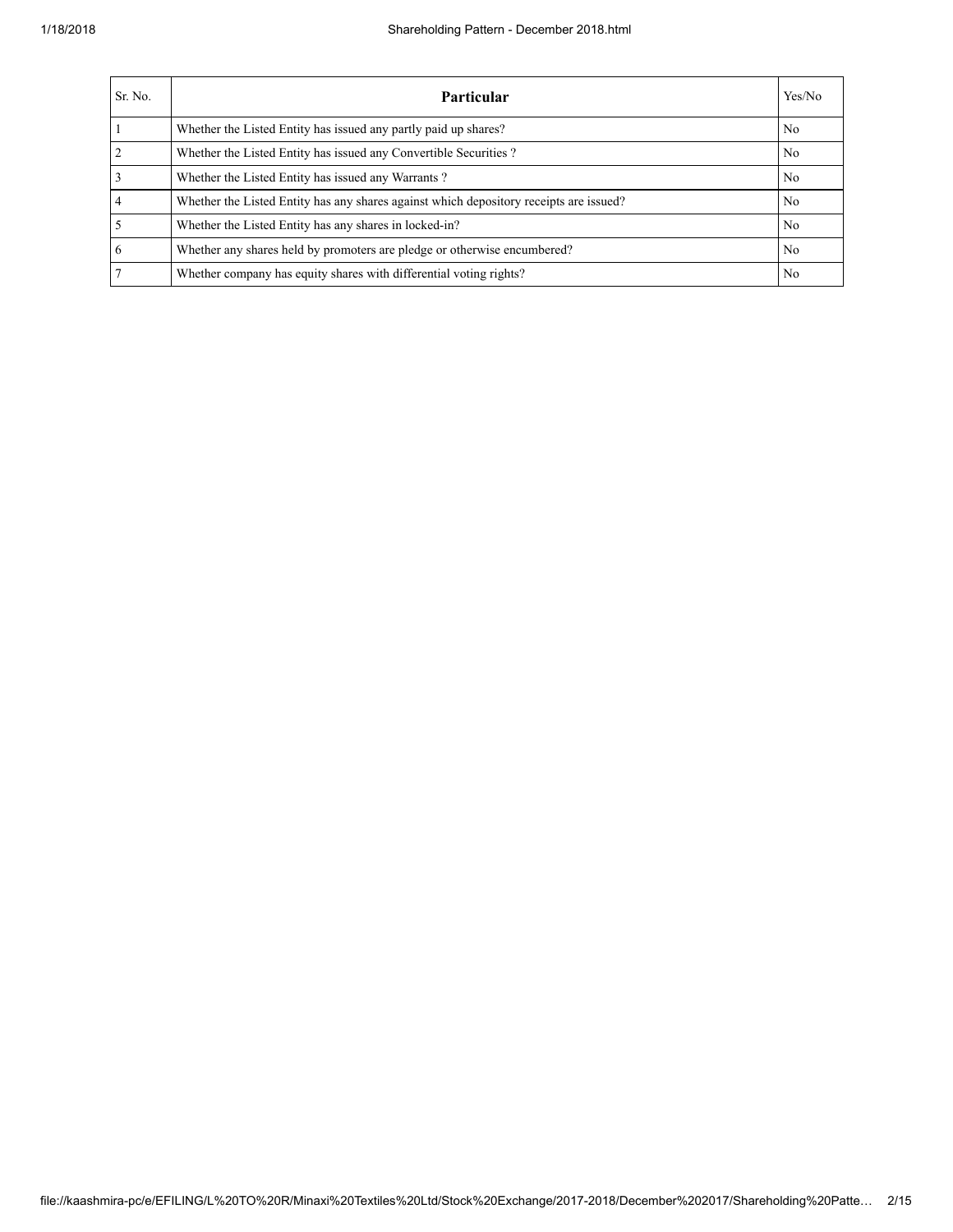| Category<br>Category<br>of<br>(1)<br>(II) |                                           | Nos. Of      | No. of<br>fully paid | No. Of<br>Partly<br>paid-up | No. Of<br>shares         | Total nos.<br>shares         | Shareholding as a<br>% of total no. of |                           | Number of Voting Rights held in each<br>class of securities (IX) |                |                     |  |
|-------------------------------------------|-------------------------------------------|--------------|----------------------|-----------------------------|--------------------------|------------------------------|----------------------------------------|---------------------------|------------------------------------------------------------------|----------------|---------------------|--|
|                                           | shareholder                               | shareholders | up equity            | equity                      | underlying<br>Depository | held (VII)                   | shares (calculated<br>as per SCRR,     | No of Voting (XIV) Rights |                                                                  |                | Total as a          |  |
|                                           |                                           | (III)        | shares<br>held (IV)  | shares<br>held<br>(V)       | Receipts<br>(VI)         | $= (IV) +$<br>$(V)$ + $(VI)$ | 1957) (VIII) As a<br>% of $(A+B+C2)$   | Class eg:<br>X            | Class<br>eg:y                                                    | Total          | $%$ of<br>$(A+B+C)$ |  |
| (A)                                       | Promoter<br>&<br>Promoter<br>Group        | 5            | 18544088             |                             |                          | 18544088                     | 37.53                                  | 18544088                  |                                                                  | 18544088 37.53 |                     |  |
| (B)                                       | Public                                    | 4262         | 30871912             |                             |                          | 30871912                     | 62.47                                  | 30871912                  |                                                                  | 30871912       | 62.47               |  |
| (C)                                       | Non<br>Promoter-<br>Non Public            |              |                      |                             |                          |                              |                                        |                           |                                                                  |                |                     |  |
| (C1)                                      | <b>Shares</b><br>underlying<br><b>DRs</b> |              |                      |                             |                          |                              |                                        |                           |                                                                  |                |                     |  |
| (C2)                                      | Shares held<br>by<br>Employee<br>Trusts   |              |                      |                             |                          |                              |                                        |                           |                                                                  |                |                     |  |
|                                           | Total                                     | 4267         | 49416000             |                             |                          | 49416000                     | 100                                    | 49416000                  |                                                                  | 49416000       | 100                 |  |

## Table I - Summary Statement holding of specified securities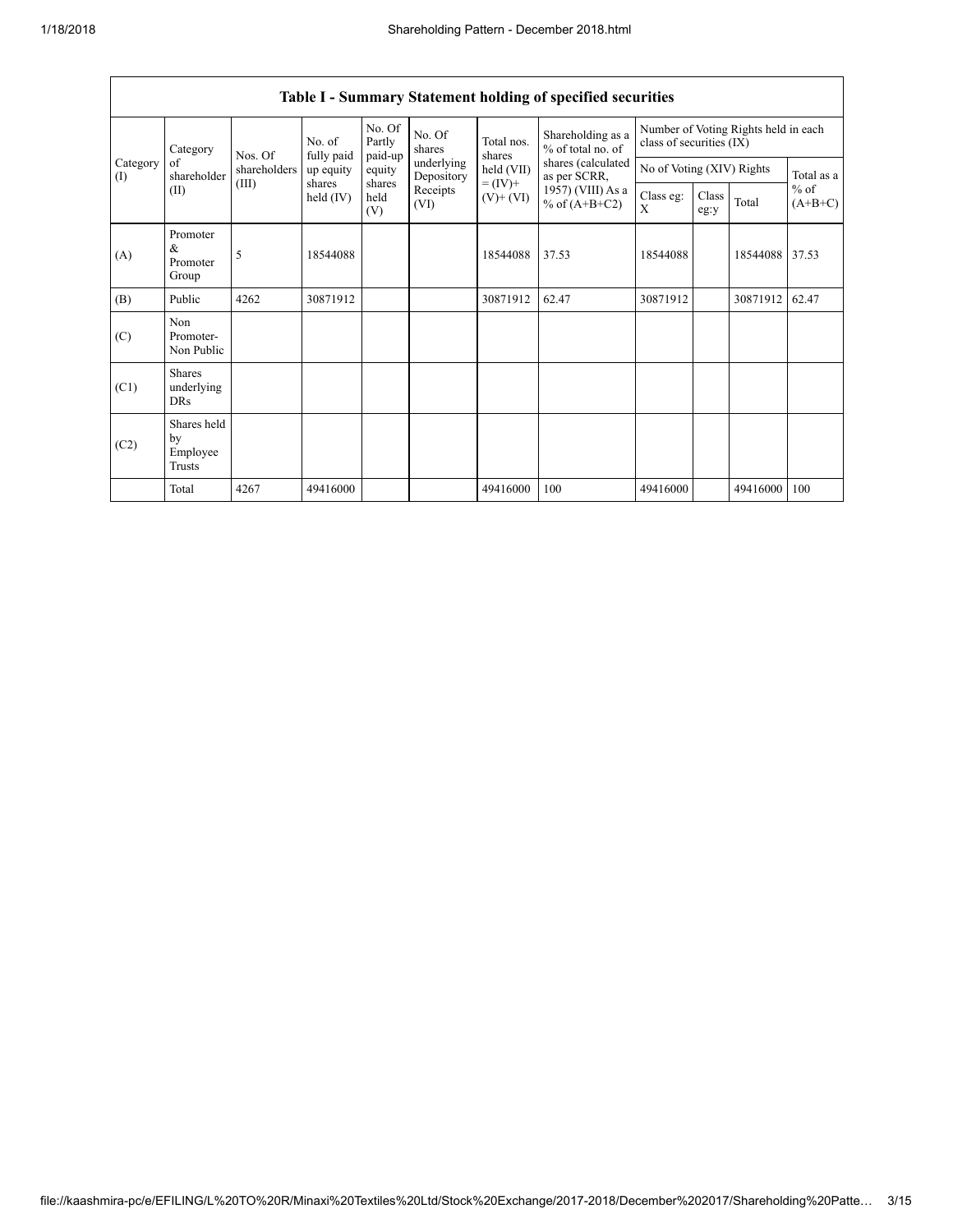| Table I - Summary Statement holding of specified securities |                                           |                                                 |                                       |                                                           |                                                                                            |                                        |                                                  |                                                                               |                                                         |                                       |  |
|-------------------------------------------------------------|-------------------------------------------|-------------------------------------------------|---------------------------------------|-----------------------------------------------------------|--------------------------------------------------------------------------------------------|----------------------------------------|--------------------------------------------------|-------------------------------------------------------------------------------|---------------------------------------------------------|---------------------------------------|--|
| Category<br>(1)                                             | Category<br>of<br>shareholder<br>(II)     | No. Of<br><b>Shares</b><br>Underlying           | No. of<br><b>Shares</b><br>Underlying | No. Of Shares<br>Underlying<br>Outstanding<br>convertible | Shareholding, as a %<br>assuming full<br>conversion of<br>convertible securities (         | Number of<br>Locked in<br>shares (XII) |                                                  | Number of<br><b>Shares</b><br>pledged or<br>otherwise<br>encumbered<br>(XIII) |                                                         | Number of<br>equity shares<br>held in |  |
|                                                             |                                           | Outstanding<br>convertible<br>securities<br>(X) | Outstanding<br>Warrants<br>$(X_i)$    | securities and<br>No. Of<br>Warrants (Xi)<br>(a)          | as a percentage of<br>diluted share capital)<br>$(XI) = (VII)+(X) As a %$<br>of $(A+B+C2)$ | No.<br>(a)                             | As a<br>$%$ of<br>total<br>Shares<br>held<br>(b) | No.<br>(a)                                                                    | As a<br>$%$ of<br>total<br><b>Shares</b><br>held<br>(b) | dematerialized<br>form $(XIV)$        |  |
| (A)                                                         | Promoter<br>&<br>Promoter<br>Group        |                                                 |                                       |                                                           | 37.53                                                                                      |                                        |                                                  |                                                                               |                                                         | 18522088                              |  |
| (B)                                                         | Public                                    |                                                 |                                       |                                                           | 62.47                                                                                      |                                        |                                                  |                                                                               |                                                         | 28908313                              |  |
| (C)                                                         | Non<br>Promoter-<br>Non Public            |                                                 |                                       |                                                           |                                                                                            |                                        |                                                  |                                                                               |                                                         |                                       |  |
| (C1)                                                        | <b>Shares</b><br>underlying<br><b>DRs</b> |                                                 |                                       |                                                           |                                                                                            |                                        |                                                  |                                                                               |                                                         |                                       |  |
| (C2)                                                        | Shares held<br>by<br>Employee<br>Trusts   |                                                 |                                       |                                                           |                                                                                            |                                        |                                                  |                                                                               |                                                         |                                       |  |
|                                                             | Total                                     |                                                 |                                       |                                                           | 100                                                                                        |                                        |                                                  |                                                                               |                                                         | 47430401                              |  |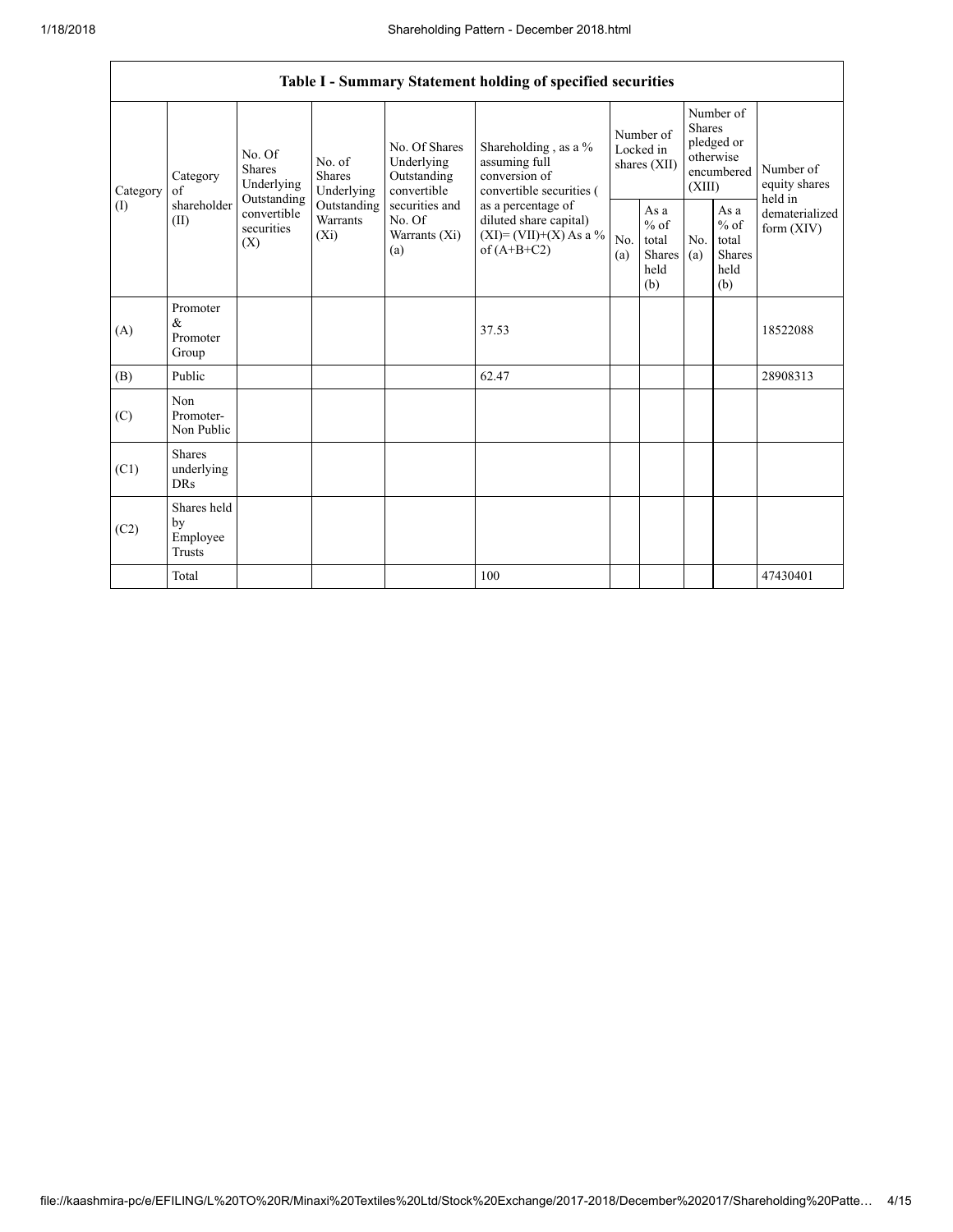|                                                                                                | Table II - Statement showing shareholding pattern of the Promoter and Promoter Group                                |                                                                              |                                   |                                 |                                                        |                             |                                                                                     |                                                                  |               |          |                                 |
|------------------------------------------------------------------------------------------------|---------------------------------------------------------------------------------------------------------------------|------------------------------------------------------------------------------|-----------------------------------|---------------------------------|--------------------------------------------------------|-----------------------------|-------------------------------------------------------------------------------------|------------------------------------------------------------------|---------------|----------|---------------------------------|
|                                                                                                |                                                                                                                     | Nos. Of<br>shareholders                                                      | No. of<br>fully paid<br>up equity | No.<br><b>Of</b>                | No. Of                                                 | Total nos.                  | Shareholding<br>as a % of<br>total no. of                                           | Number of Voting Rights held in each<br>class of securities (IX) |               |          |                                 |
| Sr.                                                                                            | Category &<br>Name of the                                                                                           |                                                                              |                                   | Partly<br>paid-<br>up           | shares<br>underlying<br>Depository<br>Receipts<br>(VI) | shares<br>held<br>$(VII) =$ | shares<br>(calculated<br>as per<br>SCRR,<br>1957) (VIII)<br>As a % of<br>$(A+B+C2)$ | No of Voting (XIV) Rights                                        |               |          | Total<br>as a $%$               |
|                                                                                                | Shareholders (I)                                                                                                    | (III)                                                                        | shares<br>held $(IV)$             | equity<br>shares<br>held<br>(V) |                                                        | $(IV)+$<br>$(V)$ + $(VI)$   |                                                                                     | Class eg:<br>Χ                                                   | Class<br>eg:y | Total    | of<br>Total<br>Voting<br>rights |
| $\mathbf{A}$                                                                                   | Table II - Statement showing shareholding pattern of the Promoter and Promoter Group                                |                                                                              |                                   |                                 |                                                        |                             |                                                                                     |                                                                  |               |          |                                 |
| (1)                                                                                            | Indian                                                                                                              |                                                                              |                                   |                                 |                                                        |                             |                                                                                     |                                                                  |               |          |                                 |
| (a)                                                                                            | Individuals/Hindu<br>undivided Family                                                                               | 5                                                                            | 18544088                          |                                 |                                                        | 18544088                    | 37.53                                                                               | 18544088                                                         |               | 18544088 | 37.53                           |
| Sub-Total<br>(A)(1)                                                                            |                                                                                                                     | 5                                                                            | 18544088                          |                                 |                                                        | 18544088                    | 37.53                                                                               | 18544088                                                         |               | 18544088 | 37.53                           |
| (2)                                                                                            | Foreign                                                                                                             |                                                                              |                                   |                                 |                                                        |                             |                                                                                     |                                                                  |               |          |                                 |
| Total<br>Shareholding<br>of Promoter<br>and<br>Promoter<br>Group $(A)=$<br>$(A)(1)+(A)$<br>(2) |                                                                                                                     | 5                                                                            | 18544088                          |                                 |                                                        | 18544088 37.53              |                                                                                     | 18544088                                                         |               | 18544088 | 37.53                           |
| $\, {\bf B}$                                                                                   |                                                                                                                     | Table III - Statement showing shareholding pattern of the Public shareholder |                                   |                                 |                                                        |                             |                                                                                     |                                                                  |               |          |                                 |
| (1)                                                                                            | Institutions                                                                                                        |                                                                              |                                   |                                 |                                                        |                             |                                                                                     |                                                                  |               |          |                                 |
| (3)                                                                                            | Non-institutions                                                                                                    |                                                                              |                                   |                                 |                                                        |                             |                                                                                     |                                                                  |               |          |                                 |
| (a(i))                                                                                         | Individuals -<br><i>i.Individual</i><br>shareholders<br>holding nominal<br>share capital up<br>to Rs. 2 lakhs.      | 4086                                                                         | 18827109                          |                                 |                                                        | 18827109                    | 38.1                                                                                | 18827109                                                         |               | 18827109 | 38.1                            |
| (a(ii))                                                                                        | Individuals - ii.<br>Individual<br>shareholders<br>holding nominal<br>share capital in<br>excess of Rs. 2<br>lakhs. | 9                                                                            | 9503204                           |                                 |                                                        | 9503204                     | 19.23                                                                               | 9503204                                                          |               | 9503204  | 19.23                           |
| (e)                                                                                            | Any Other<br>(specify)                                                                                              | 167                                                                          | 2541599                           |                                 |                                                        | 2541599                     | 5.14                                                                                | 2541599                                                          |               | 2541599  | 5.14                            |
| Sub-Total<br>(B)(3)                                                                            |                                                                                                                     | 4262                                                                         | 30871912                          |                                 |                                                        | 30871912                    | 62.47                                                                               | 30871912                                                         |               | 30871912 | 62.47                           |
| <b>Total Public</b><br>Shareholding<br>$(B)=(B)(1)+$<br>$(B)(2)+(B)$<br>(3)                    |                                                                                                                     | 4262                                                                         | 30871912                          |                                 |                                                        | 30871912 62.47              |                                                                                     | 30871912                                                         |               | 30871912 | 62.47                           |
| $\mathbf C$                                                                                    | Table IV - Statement showing shareholding pattern of the Non Promoter- Non Public shareholder                       |                                                                              |                                   |                                 |                                                        |                             |                                                                                     |                                                                  |               |          |                                 |
| Total (<br>$A+B+C2$ )                                                                          |                                                                                                                     | 4267                                                                         | 49416000                          |                                 |                                                        | 49416000                    | 100                                                                                 | 49416000                                                         |               | 49416000 | 100                             |
| Total<br>$(A+B+C)$                                                                             |                                                                                                                     | 4267                                                                         | 49416000                          |                                 |                                                        | 49416000                    | 100                                                                                 | 49416000                                                         |               | 49416000 | 100                             |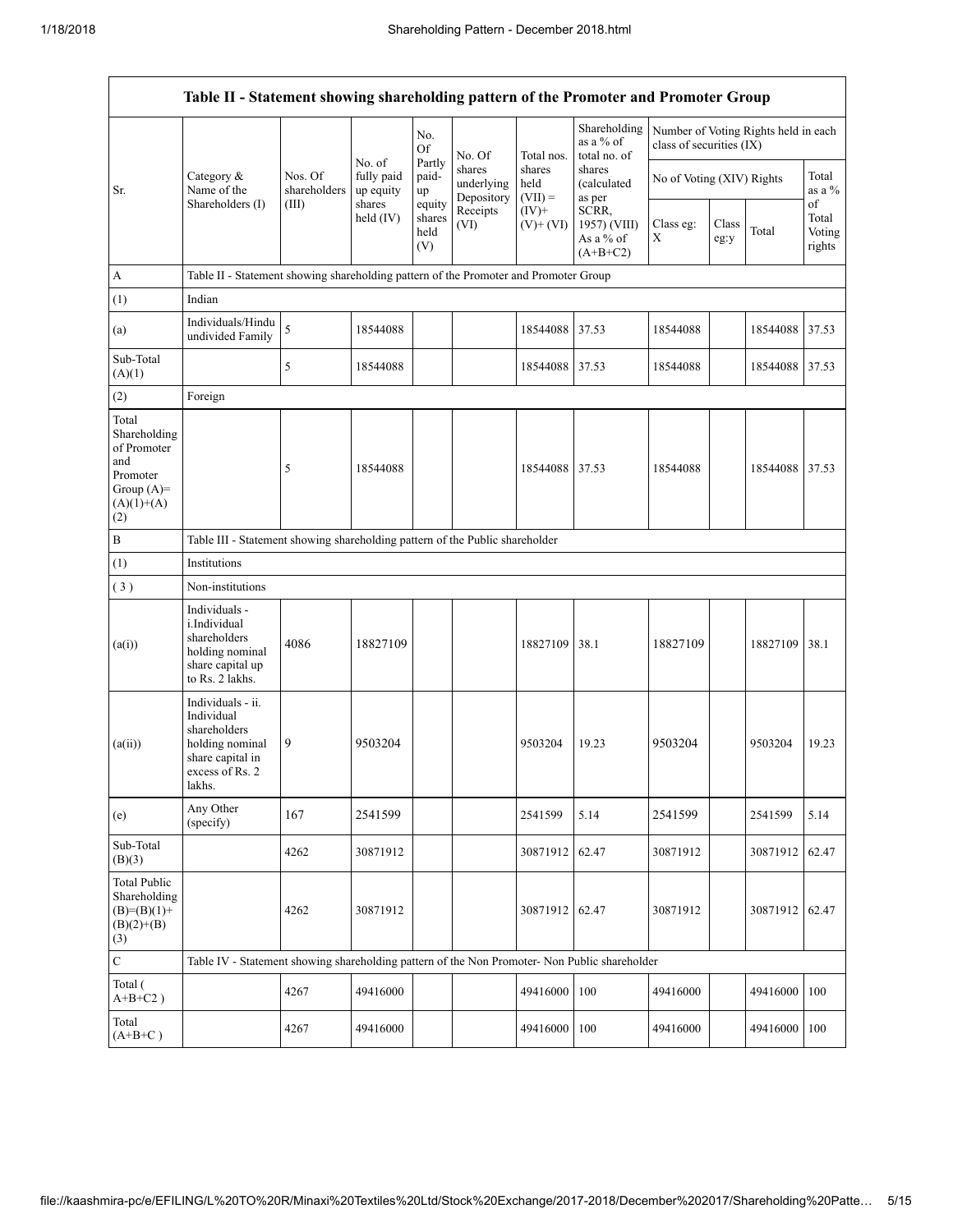|                                                                                         |                                                 |                                                                                      |                                                           | Table II - Statement showing shareholding pattern of the Promoter and Promoter Group          |                                        |                                                  |                                                                               |                                                             |                                       |  |  |
|-----------------------------------------------------------------------------------------|-------------------------------------------------|--------------------------------------------------------------------------------------|-----------------------------------------------------------|-----------------------------------------------------------------------------------------------|----------------------------------------|--------------------------------------------------|-------------------------------------------------------------------------------|-------------------------------------------------------------|---------------------------------------|--|--|
|                                                                                         | No. Of<br><b>Shares</b><br>Underlying           | No. of<br><b>Shares</b><br>Underlying                                                | No. Of Shares<br>Underlying<br>Outstanding<br>convertible | Shareholding, as a %<br>assuming full conversion of<br>convertible securities (as a           | Number of<br>Locked in<br>shares (XII) |                                                  | Number of<br><b>Shares</b><br>pledged or<br>otherwise<br>encumbered<br>(XIII) |                                                             | Number of<br>equity shares<br>held in |  |  |
| Sr.                                                                                     | Outstanding<br>convertible<br>securities<br>(X) | Outstanding<br>Warrants<br>$(X_i)$                                                   | securities and<br>No. Of Warrants<br>(Xi)(a)              | percentage of diluted share<br>capital) $(XI) = (VII)+(X) As$<br>$a\&6$ of $(A+B+C2)$         | No.<br>(a)                             | As a<br>$%$ of<br>total<br>Shares<br>held<br>(b) | No.<br>(a)                                                                    | As $\mathbf{a}$<br>$%$ of<br>total<br>Shares<br>held<br>(b) | dematerialized<br>form $(XIV)$        |  |  |
| $\mathbf{A}$                                                                            |                                                 | Table II - Statement showing shareholding pattern of the Promoter and Promoter Group |                                                           |                                                                                               |                                        |                                                  |                                                                               |                                                             |                                       |  |  |
| (1)                                                                                     | Indian                                          |                                                                                      |                                                           |                                                                                               |                                        |                                                  |                                                                               |                                                             |                                       |  |  |
| (a)                                                                                     |                                                 |                                                                                      |                                                           | 37.53                                                                                         |                                        |                                                  |                                                                               |                                                             | 18522088                              |  |  |
| Sub-Total (A)<br>(1)                                                                    |                                                 |                                                                                      |                                                           | 37.53                                                                                         |                                        |                                                  |                                                                               |                                                             | 18522088                              |  |  |
| (2)                                                                                     | Foreign                                         |                                                                                      |                                                           |                                                                                               |                                        |                                                  |                                                                               |                                                             |                                       |  |  |
| Total<br>Shareholding<br>of Promoter<br>and Promoter<br>Group $(A)=$<br>$(A)(1)+(A)(2)$ |                                                 |                                                                                      |                                                           | 37.53                                                                                         |                                        |                                                  |                                                                               |                                                             | 18522088                              |  |  |
| $\, {\bf B}$                                                                            |                                                 |                                                                                      |                                                           | Table III - Statement showing shareholding pattern of the Public shareholder                  |                                        |                                                  |                                                                               |                                                             |                                       |  |  |
| (1)                                                                                     | Institutions                                    |                                                                                      |                                                           |                                                                                               |                                        |                                                  |                                                                               |                                                             |                                       |  |  |
| (3)                                                                                     | Non-institutions                                |                                                                                      |                                                           |                                                                                               |                                        |                                                  |                                                                               |                                                             |                                       |  |  |
| (a(i))                                                                                  |                                                 |                                                                                      |                                                           | 38.1                                                                                          |                                        |                                                  |                                                                               |                                                             | 16888510                              |  |  |
| (a(ii))                                                                                 |                                                 |                                                                                      |                                                           | 19.23                                                                                         |                                        |                                                  |                                                                               |                                                             | 9503204                               |  |  |
| (e)                                                                                     |                                                 |                                                                                      |                                                           | 5.14                                                                                          |                                        |                                                  |                                                                               |                                                             | 2516599                               |  |  |
| Sub-Total (B)<br>(3)                                                                    |                                                 |                                                                                      |                                                           | 62.47                                                                                         |                                        |                                                  |                                                                               |                                                             | 28908313                              |  |  |
| <b>Total Public</b><br>Shareholding<br>$(B)= (B)(1) +$<br>$(B)(2)+(B)(3)$               |                                                 |                                                                                      |                                                           | 62.47                                                                                         |                                        |                                                  |                                                                               |                                                             | 28908313                              |  |  |
| $\mathbf C$                                                                             |                                                 |                                                                                      |                                                           | Table IV - Statement showing shareholding pattern of the Non Promoter- Non Public shareholder |                                        |                                                  |                                                                               |                                                             |                                       |  |  |
| Total (<br>$A+B+C2$ )                                                                   |                                                 |                                                                                      |                                                           | 100                                                                                           |                                        |                                                  |                                                                               |                                                             | 47430401                              |  |  |
| Total (A+B+C                                                                            |                                                 |                                                                                      |                                                           | 100                                                                                           |                                        |                                                  |                                                                               |                                                             | 47430401                              |  |  |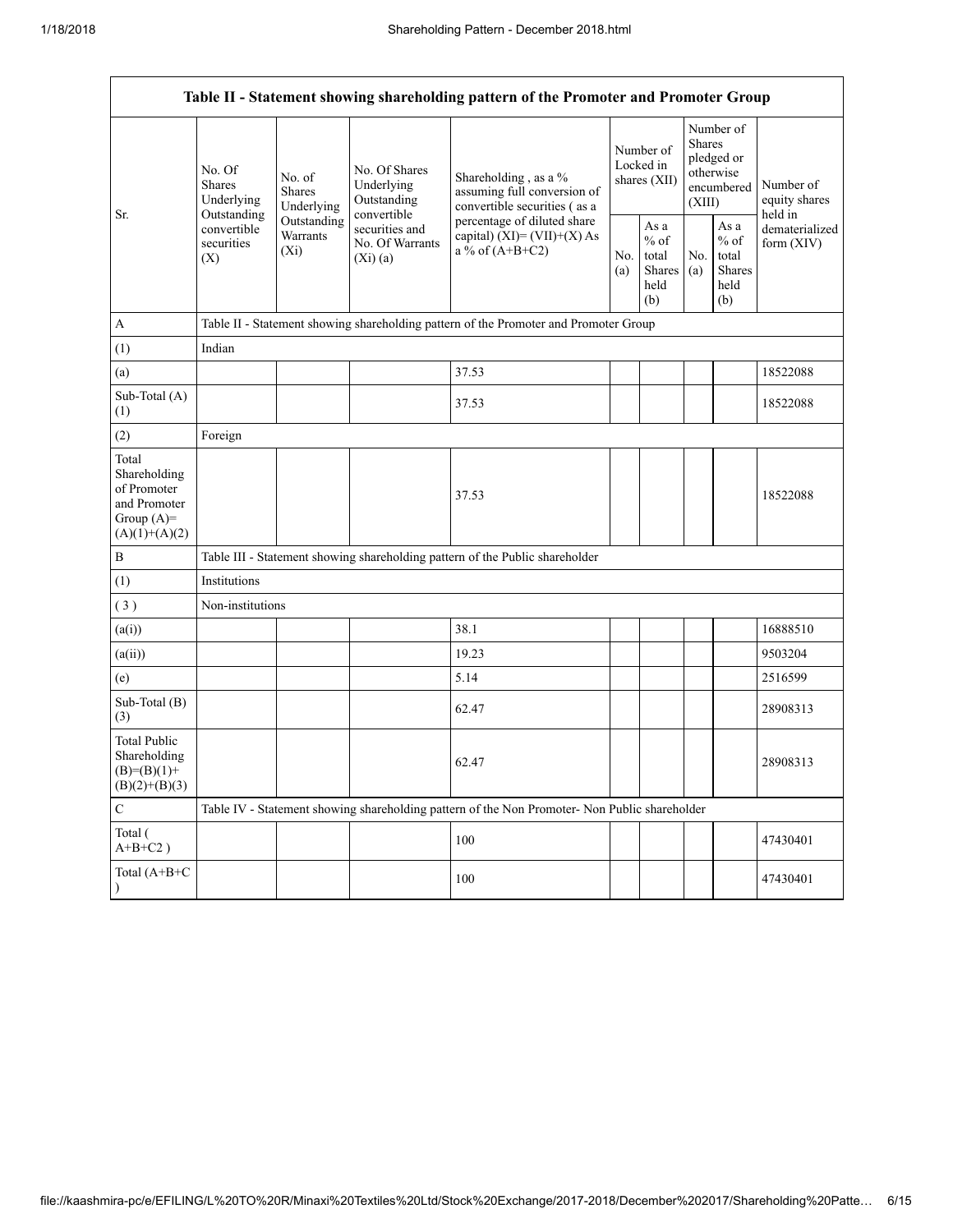| Individuals/Hindu undivided Family                                                                                                                                                       |                                                               |                      |                     |                            |                             |                          |  |  |  |  |
|------------------------------------------------------------------------------------------------------------------------------------------------------------------------------------------|---------------------------------------------------------------|----------------------|---------------------|----------------------------|-----------------------------|--------------------------|--|--|--|--|
| Searial No.                                                                                                                                                                              | $\mathbf{1}$                                                  | $\overline{c}$       | 3                   | $\overline{4}$             | 5                           |                          |  |  |  |  |
| Name of the<br>Shareholders (I)                                                                                                                                                          | Bharatbhai Prabhudas<br>Patel                                 | Dineshkumar<br>Patel | Kiritkumar<br>Patel | Nirmal Bharatbhai<br>Patel | Sujalbhai Kanubhai<br>Patel | Click here to go<br>back |  |  |  |  |
| PAN(II)                                                                                                                                                                                  | ABIPP7786M                                                    | ACEPP2392N           | ACEPP2391R          | ARWPP5122H                 | AGWPP5454F                  | Total                    |  |  |  |  |
| No. of fully paid<br>up equity shares<br>held (IV)                                                                                                                                       | 8977834                                                       | 4460060              | 4162975             | 847638                     | 95581                       | 18544088                 |  |  |  |  |
| No. Of Partly paid-<br>up equity shares<br>held(V)                                                                                                                                       |                                                               |                      |                     |                            |                             |                          |  |  |  |  |
| No. Of shares<br>underlying<br>Depository<br>Receipts (VI)                                                                                                                               |                                                               |                      |                     |                            |                             |                          |  |  |  |  |
| Total nos. shares<br>held $(VII) = (IV) +$<br>$(V) + (VI)$                                                                                                                               | 8977834                                                       | 4460060              | 4162975             | 847638                     | 95581                       | 18544088                 |  |  |  |  |
| Shareholding as a<br>% of total no. of<br>shares (calculated<br>as per SCRR,<br>1957) (VIII) As a<br>% of $(A+B+C2)$                                                                     | 18.17                                                         | 9.03                 | 8.42                | 1.72                       | 0.19                        | 37.53                    |  |  |  |  |
|                                                                                                                                                                                          | Number of Voting Rights held in each class of securities (IX) |                      |                     |                            |                             |                          |  |  |  |  |
| Class eg:X                                                                                                                                                                               | 8977834                                                       | 4460060              | 4162975             | 847638                     | 95581                       | 18544088                 |  |  |  |  |
| Class eg:y                                                                                                                                                                               |                                                               |                      |                     |                            |                             |                          |  |  |  |  |
| Total                                                                                                                                                                                    | 8977834                                                       | 4460060              | 4162975             | 847638                     | 95581                       | 18544088                 |  |  |  |  |
| Total as a % of<br><b>Total Voting rights</b>                                                                                                                                            | 18.17                                                         | 9.03                 | 8.42                | 1.72                       | 0.19                        | 37.53                    |  |  |  |  |
| No. Of Shares<br>Underlying<br>Outstanding<br>convertible<br>securities (X)                                                                                                              |                                                               |                      |                     |                            |                             |                          |  |  |  |  |
| No. of Shares<br>Underlying<br>Outstanding<br>Warrants $(X_1)$                                                                                                                           |                                                               |                      |                     |                            |                             |                          |  |  |  |  |
| No. Of Shares<br>Underlying<br>Outstanding<br>convertible<br>securities and No.<br>Of Warrants (Xi)<br>(a)                                                                               |                                                               |                      |                     |                            |                             |                          |  |  |  |  |
| Shareholding, as a<br>% assuming full<br>conversion of<br>convertible<br>securities (as a<br>percentage of<br>diluted share<br>capital) (XI)=<br>$(VII)+(Xi)(a)$ As a<br>% of $(A+B+C2)$ | 18.17                                                         | 9.03                 | 8.42                | 1.72                       | 0.19                        | 37.53                    |  |  |  |  |
| Number of Locked in shares (XII)                                                                                                                                                         |                                                               |                      |                     |                            |                             |                          |  |  |  |  |
| No. (a)                                                                                                                                                                                  |                                                               |                      |                     |                            |                             |                          |  |  |  |  |
| As a % of total<br>Shares held (b)                                                                                                                                                       |                                                               |                      |                     |                            |                             |                          |  |  |  |  |
|                                                                                                                                                                                          | Number of Shares pledged or otherwise encumbered (XIII)       |                      |                     |                            |                             |                          |  |  |  |  |
| No. $(a)$                                                                                                                                                                                |                                                               |                      |                     |                            |                             |                          |  |  |  |  |
|                                                                                                                                                                                          |                                                               |                      |                     |                            |                             |                          |  |  |  |  |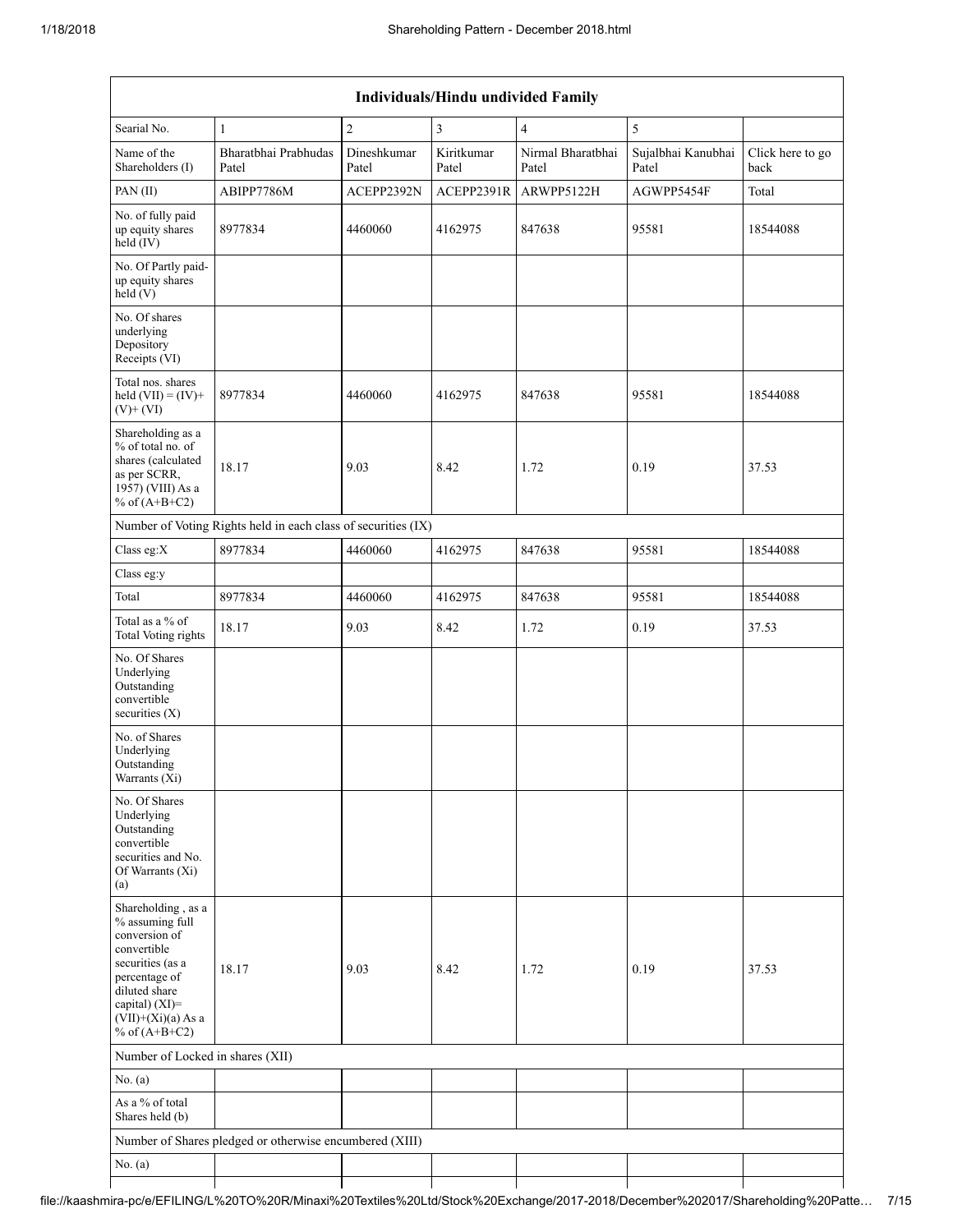## 1/18/2018 Shareholding Pattern - December 2018.html

| As a % of total<br>Shares held (b)                                   |         |         |         |        |       |          |  |  |  |
|----------------------------------------------------------------------|---------|---------|---------|--------|-------|----------|--|--|--|
| Number of equity<br>shares held in<br>dematerialized<br>form $(XIV)$ | 8977834 | 4458060 | 4159975 | 847638 | 78581 | 18522088 |  |  |  |
| Reason for not providing PAN                                         |         |         |         |        |       |          |  |  |  |
| Reason for not<br>providing PAN                                      |         |         |         |        |       |          |  |  |  |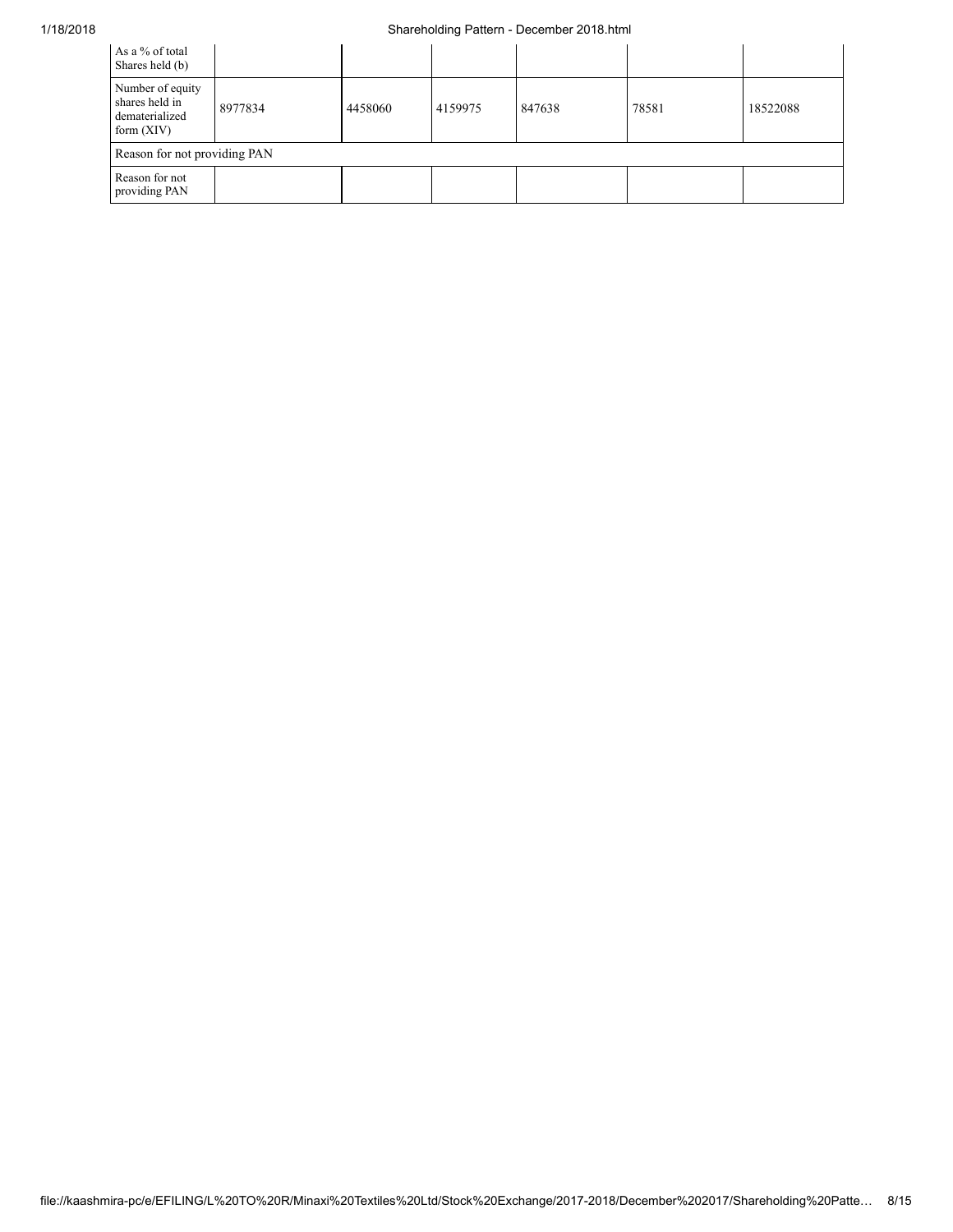|                                                                                                                                                                                         | Individuals - ii. Individual shareholders holding nominal share capital in excess of Rs. 2 lakhs. |                               |                                 |                   |                          |  |  |  |  |  |  |
|-----------------------------------------------------------------------------------------------------------------------------------------------------------------------------------------|---------------------------------------------------------------------------------------------------|-------------------------------|---------------------------------|-------------------|--------------------------|--|--|--|--|--|--|
| Searial No.                                                                                                                                                                             | 1                                                                                                 | $\overline{2}$                | 3                               | $\overline{4}$    |                          |  |  |  |  |  |  |
| Name of the<br>Shareholders (I)                                                                                                                                                         | Kalpanaben Nayankumar<br>Shah                                                                     | Mukesh Purshottamdas<br>Patel | Sarojdevi Satyanarayan<br>Kabra | Suman S<br>Asrani | Click here to go<br>back |  |  |  |  |  |  |
| PAN (II)                                                                                                                                                                                | AHZPS1132K                                                                                        | ACJPP1373J                    | ABHPK6018L                      | AAMPA4484G        | Total                    |  |  |  |  |  |  |
| No. of fully paid<br>up equity shares<br>held (IV)                                                                                                                                      | 1038836                                                                                           | 5768048                       | 523190                          | 743250            | 8073324                  |  |  |  |  |  |  |
| No. Of Partly paid-<br>up equity shares<br>held(V)                                                                                                                                      |                                                                                                   |                               |                                 |                   |                          |  |  |  |  |  |  |
| No. Of shares<br>underlying<br>Depository<br>Receipts (VI)                                                                                                                              |                                                                                                   |                               |                                 |                   |                          |  |  |  |  |  |  |
| Total nos. shares<br>held $(VII) = (IV) +$<br>$(V)$ + $(VI)$                                                                                                                            | 1038836                                                                                           | 5768048                       | 523190                          | 743250            | 8073324                  |  |  |  |  |  |  |
| Shareholding as a<br>% of total no. of<br>shares (calculated<br>as per SCRR,<br>1957) (VIII) As a<br>% of $(A+B+C2)$                                                                    | 2.1                                                                                               | 11.67                         | 1.06                            | 1.5               | 16.34                    |  |  |  |  |  |  |
|                                                                                                                                                                                         | Number of Voting Rights held in each class of securities (IX)                                     |                               |                                 |                   |                          |  |  |  |  |  |  |
| Class eg: X                                                                                                                                                                             | 1038836                                                                                           | 5768048                       | 523190                          | 743250            | 8073324                  |  |  |  |  |  |  |
| Class eg:y                                                                                                                                                                              |                                                                                                   |                               |                                 |                   |                          |  |  |  |  |  |  |
| Total                                                                                                                                                                                   | 1038836                                                                                           | 5768048                       | 523190                          | 743250            | 8073324                  |  |  |  |  |  |  |
| Total as a % of<br>Total Voting rights                                                                                                                                                  | 2.1                                                                                               | 11.67                         | 1.06                            | 1.5               | 16.34                    |  |  |  |  |  |  |
| No. Of Shares<br>Underlying<br>Outstanding<br>convertible<br>securities $(X)$                                                                                                           |                                                                                                   |                               |                                 |                   |                          |  |  |  |  |  |  |
| No. of Shares<br>Underlying<br>Outstanding<br>Warrants $(X_1)$                                                                                                                          |                                                                                                   |                               |                                 |                   |                          |  |  |  |  |  |  |
| No. Of Shares<br>Underlying<br>Outstanding<br>convertible<br>securities and No.<br>Of Warrants (Xi)<br>(a)                                                                              |                                                                                                   |                               |                                 |                   |                          |  |  |  |  |  |  |
| Shareholding, as a<br>% assuming full<br>conversion of<br>convertible<br>securities (as a<br>percentage of<br>diluted share<br>capital) $(XI)$ =<br>$(VII)+(X)$ As a %<br>of $(A+B+C2)$ | 2.1                                                                                               | 11.67                         | 1.06                            | 1.5               | 16.34                    |  |  |  |  |  |  |
| Number of Locked in shares (XII)                                                                                                                                                        |                                                                                                   |                               |                                 |                   |                          |  |  |  |  |  |  |
| No. (a)                                                                                                                                                                                 |                                                                                                   |                               |                                 |                   |                          |  |  |  |  |  |  |
| As a % of total<br>Shares held (b)                                                                                                                                                      |                                                                                                   |                               |                                 |                   |                          |  |  |  |  |  |  |
| Number of equity<br>shares held in                                                                                                                                                      | 1038836                                                                                           | 5768048                       | 523190                          | 743250            | 8073324                  |  |  |  |  |  |  |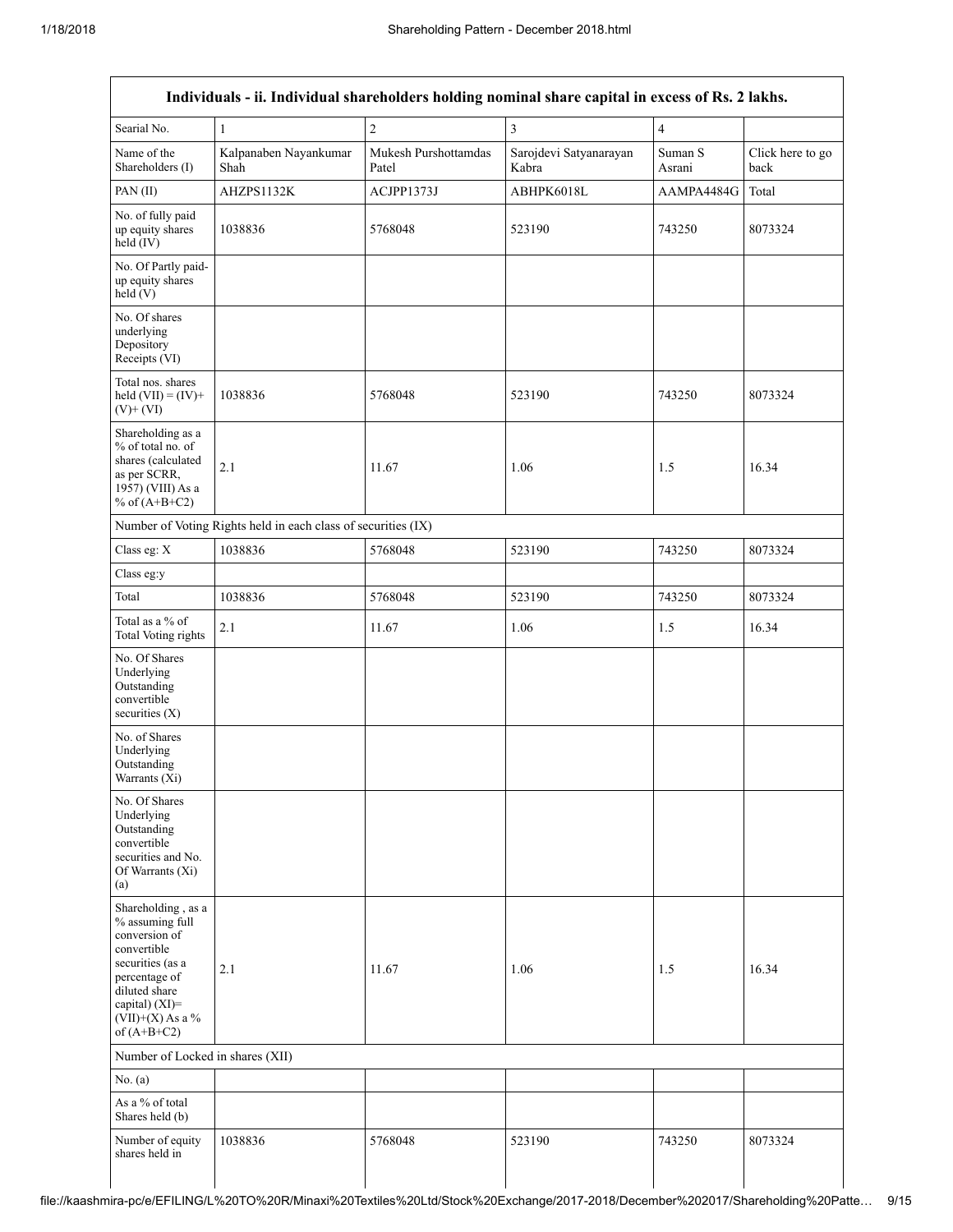| dematerialized<br>form $(XIV)$  |  |  |  |  |  |  |  |  |  |
|---------------------------------|--|--|--|--|--|--|--|--|--|
| Reason for not providing PAN    |  |  |  |  |  |  |  |  |  |
| Reason for not<br>providing PAN |  |  |  |  |  |  |  |  |  |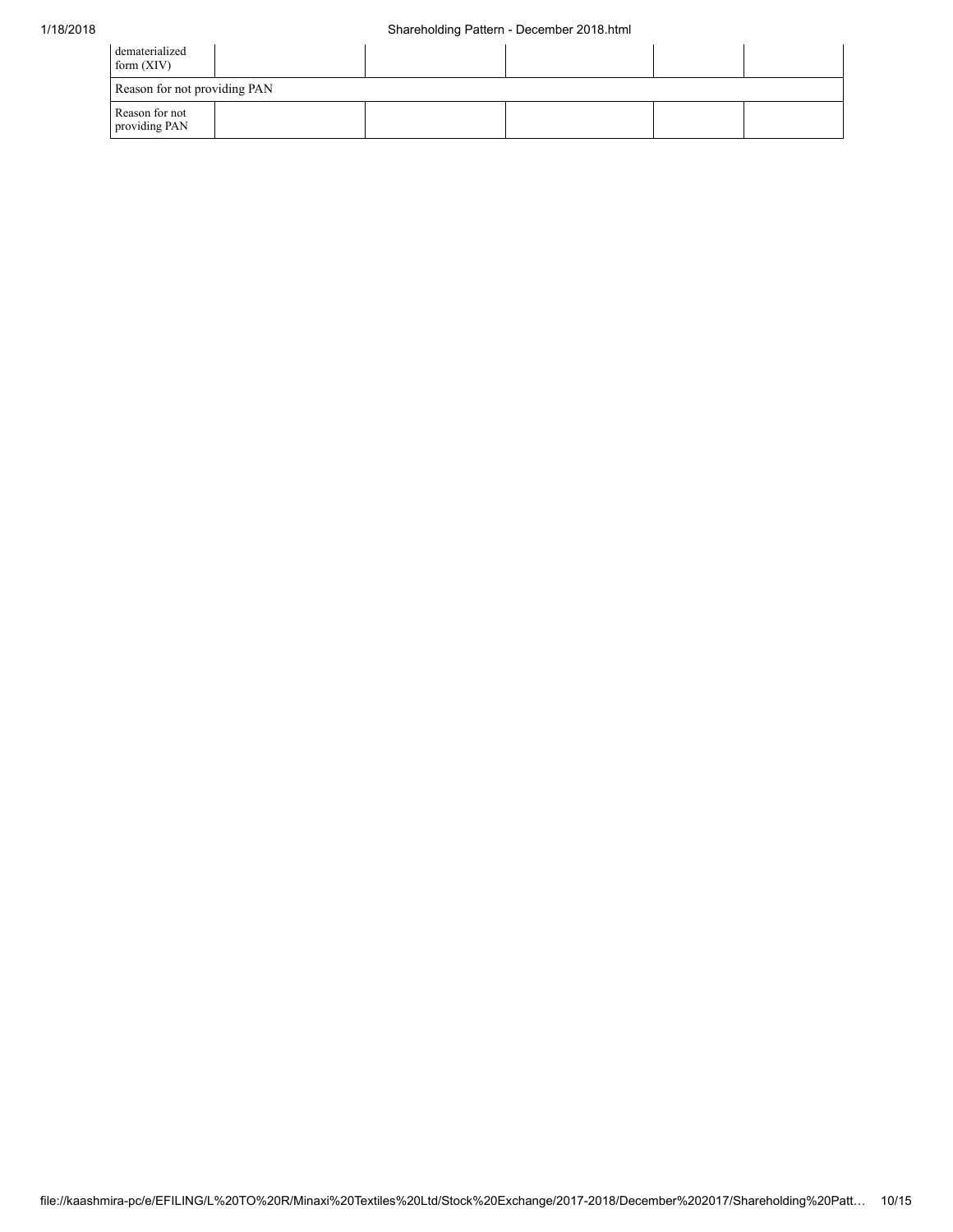| Any Other (specify)                                                                                                                                                                                                      |            |                       |                 |                     |                            |                                             |  |  |  |  |
|--------------------------------------------------------------------------------------------------------------------------------------------------------------------------------------------------------------------------|------------|-----------------------|-----------------|---------------------|----------------------------|---------------------------------------------|--|--|--|--|
| Searial No.                                                                                                                                                                                                              | $\,1$      | $\overline{2}$        | $\mathfrak{Z}$  | 4                   | $\sqrt{5}$                 | 6                                           |  |  |  |  |
| Category                                                                                                                                                                                                                 | <b>HUF</b> | $NRI - Non-$<br>Repat | $NRI-$<br>Repat | Clearing<br>Members | <b>Bodies</b><br>Corporate | <b>Bodies Corporate</b>                     |  |  |  |  |
| Category / More<br>than 1 percentage                                                                                                                                                                                     | Category   | Category              | Category        | Category            | Category                   | More than 1 percentage of shareholding      |  |  |  |  |
| Name of the<br>Shareholders (I)                                                                                                                                                                                          |            |                       |                 |                     |                            | M P PATEL INFRASTRUCTURES PVT<br><b>LTD</b> |  |  |  |  |
| PAN (II)                                                                                                                                                                                                                 |            |                       |                 |                     |                            | AAGCM2205G                                  |  |  |  |  |
| No. of the<br>Shareholders (I)                                                                                                                                                                                           | 85         | $\overline{c}$        | 15              | 22                  | 43                         | $\mathbf{1}$                                |  |  |  |  |
| No. of fully paid<br>up equity shares<br>held (IV)                                                                                                                                                                       | 751186     | 113150                | 134038          | 58915               | 1484310                    | 1127830                                     |  |  |  |  |
| No. Of Partly paid-<br>up equity shares<br>held(V)                                                                                                                                                                       |            |                       |                 |                     |                            |                                             |  |  |  |  |
| No. Of shares<br>underlying<br>Depository<br>Receipts (VI)                                                                                                                                                               |            |                       |                 |                     |                            |                                             |  |  |  |  |
| Total nos. shares<br>held $(VII) = (IV) +$<br>$(V)$ + $(VI)$                                                                                                                                                             | 751186     | 113150                | 134038          | 58915               | 1484310                    | 1127830                                     |  |  |  |  |
| Shareholding as a<br>% of total no. of<br>shares (calculated<br>as per SCRR,<br>1957) (VIII) As a<br>% of $(A+B+C2)$                                                                                                     | 1.52       | 0.23                  | 0.27            | 0.12                | $\mathfrak{Z}$             | 2.28                                        |  |  |  |  |
| Number of Voting Rights held in each class of securities (IX)                                                                                                                                                            |            |                       |                 |                     |                            |                                             |  |  |  |  |
| Class eg: X                                                                                                                                                                                                              | 751186     | 113150                | 134038          | 58915               | 1484310                    | 1127830                                     |  |  |  |  |
| Class eg:y                                                                                                                                                                                                               |            |                       |                 |                     |                            |                                             |  |  |  |  |
| Total                                                                                                                                                                                                                    | 751186     | 113150                | 134038          | 58915               | 1484310                    | 1127830                                     |  |  |  |  |
| Total as a % of<br><b>Total Voting rights</b>                                                                                                                                                                            | 1.52       | 0.23                  | 0.27            | 0.12                | 3                          | 2.28                                        |  |  |  |  |
| No. Of Shares<br>Underlying<br>Outstanding<br>convertible<br>securities $(X)$                                                                                                                                            |            |                       |                 |                     |                            |                                             |  |  |  |  |
| No. of Shares<br>Underlying<br>Outstanding<br>Warrants (Xi)                                                                                                                                                              |            |                       |                 |                     |                            |                                             |  |  |  |  |
| No. Of Shares<br>Underlying<br>Outstanding<br>convertible<br>securities and No.<br>Of Warrants (Xi)<br>(a)                                                                                                               |            |                       |                 |                     |                            |                                             |  |  |  |  |
| Shareholding, as a<br>% assuming full<br>conversion of<br>convertible<br>securities (as a<br>percentage of<br>diluted share<br>capital) (XI)=<br>$(VII)+(X)$ As a %<br>of $(A+B+C2)$<br>Number of Locked in shares (XII) | 1.52       | 0.23                  | 0.27            | 0.12                | 3                          | 2.28                                        |  |  |  |  |

file://kaashmira-pc/e/EFILING/L%20TO%20R/Minaxi%20Textiles%20Ltd/Stock%20Exchange/2017-2018/December%202017/Shareholding%20Patt… 11/15

т

┱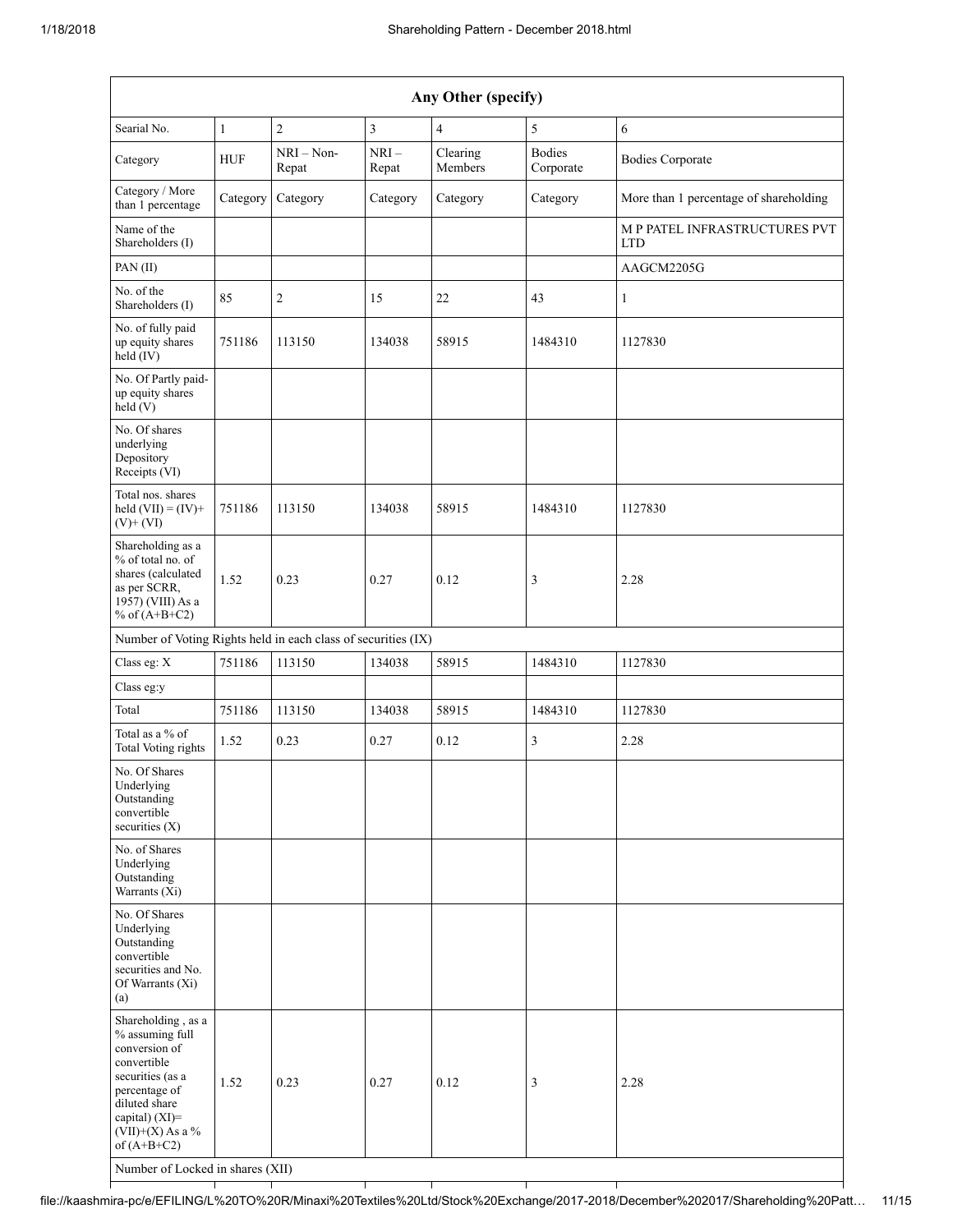## 1/18/2018 Shareholding Pattern - December 2018.html

| No. $(a)$                                                            |        |        |        |       |         |         |  |  |
|----------------------------------------------------------------------|--------|--------|--------|-------|---------|---------|--|--|
| As a % of total<br>Shares held (b)                                   |        |        |        |       |         |         |  |  |
| Number of equity<br>shares held in<br>dematerialized<br>form $(XIV)$ | 751186 | 113150 | 109038 | 58915 | 1484310 | 1127830 |  |  |
| Reason for not providing PAN                                         |        |        |        |       |         |         |  |  |
| Reason for not<br>providing PAN                                      |        |        |        |       |         |         |  |  |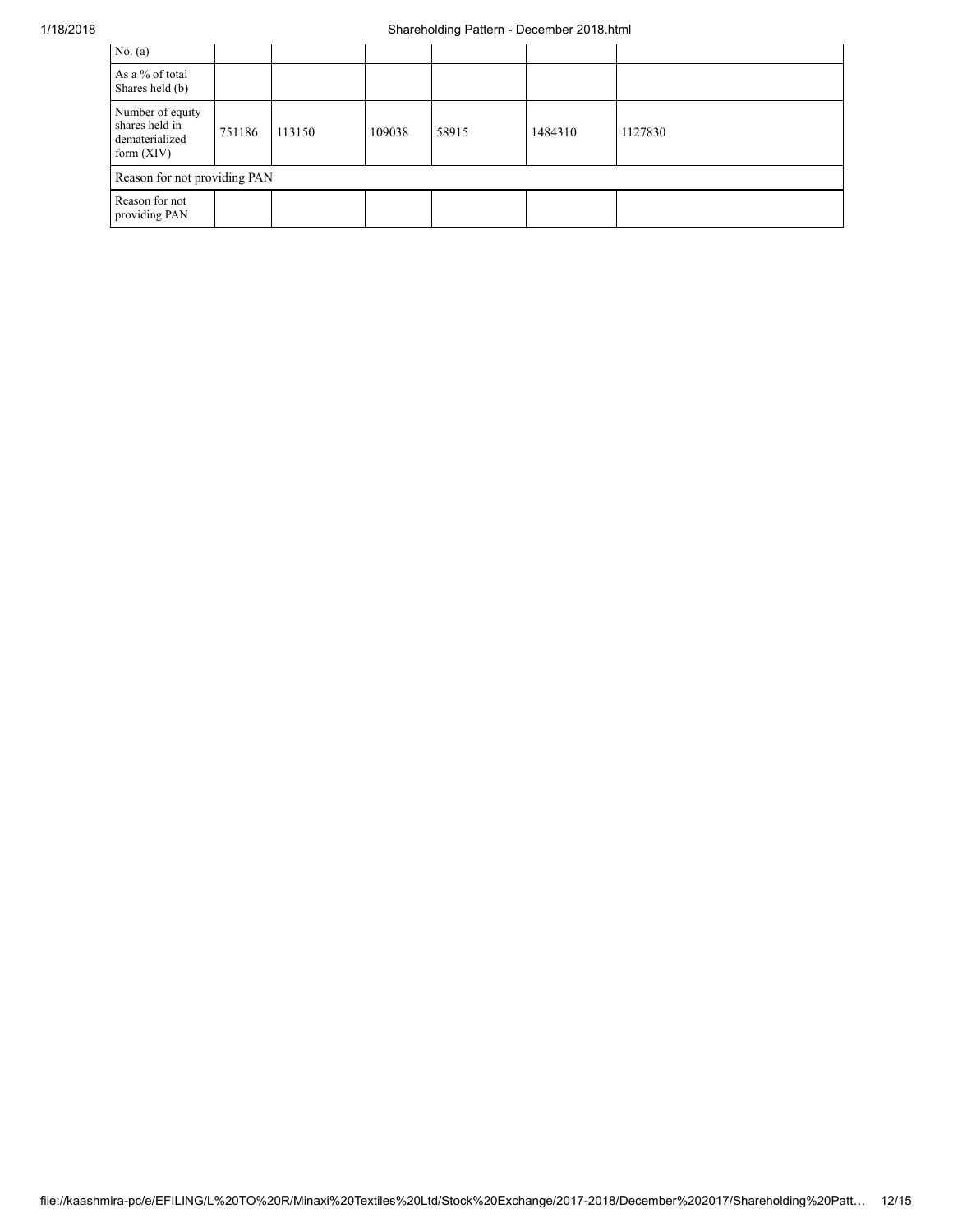| Any Other (specify)                                                                                                                                                                  |                                                               |
|--------------------------------------------------------------------------------------------------------------------------------------------------------------------------------------|---------------------------------------------------------------|
| Searial No.                                                                                                                                                                          |                                                               |
| Category                                                                                                                                                                             |                                                               |
| Category / More<br>than 1 percentage                                                                                                                                                 |                                                               |
| Name of the<br>Shareholders (I)                                                                                                                                                      | Click here to go back                                         |
| PAN(II)                                                                                                                                                                              | Total                                                         |
| No. of the<br>Shareholders (I)                                                                                                                                                       | 167                                                           |
| No. of fully paid<br>up equity shares<br>$held$ (IV)                                                                                                                                 | 2541599                                                       |
| No. Of Partly paid-<br>up equity shares<br>held(V)                                                                                                                                   |                                                               |
| No. Of shares<br>underlying<br>Depository<br>Receipts (VI)                                                                                                                           |                                                               |
| Total nos. shares<br>held $(VII) = (IV) +$<br>$(V)$ + $(VI)$                                                                                                                         | 2541599                                                       |
| Shareholding as a<br>% of total no. of<br>shares (calculated<br>as per SCRR,<br>1957) (VIII) As a<br>% of $(A+B+C2)$                                                                 | 5.14                                                          |
|                                                                                                                                                                                      | Number of Voting Rights held in each class of securities (IX) |
| Class eg: X                                                                                                                                                                          | 2541599                                                       |
| Class eg:y                                                                                                                                                                           |                                                               |
| Total                                                                                                                                                                                | 2541599                                                       |
| Total as a % of<br><b>Total Voting rights</b>                                                                                                                                        | 5.14                                                          |
| No. Of Shares<br>Underlying<br>Outstanding<br>convertible<br>securities $(X)$                                                                                                        |                                                               |
| No. of Shares<br>Underlying<br>Outstanding<br>Warrants $(X_i)$                                                                                                                       |                                                               |
| No. Of Shares<br>Underlying<br>Outstanding<br>convertible<br>securities and No.<br>Of Warrants (Xi)<br>(a)                                                                           |                                                               |
| Shareholding, as a<br>% assuming full<br>conversion of<br>convertible<br>securities (as a<br>percentage of<br>diluted share<br>capital) (XI)=<br>$(VII)+(X)$ As a %<br>of $(A+B+C2)$ | 5.14                                                          |
| Number of Locked in shares (XII)                                                                                                                                                     |                                                               |
| No. $(a)$                                                                                                                                                                            |                                                               |

file://kaashmira-pc/e/EFILING/L%20TO%20R/Minaxi%20Textiles%20Ltd/Stock%20Exchange/2017-2018/December%202017/Shareholding%20Patt… 13/15